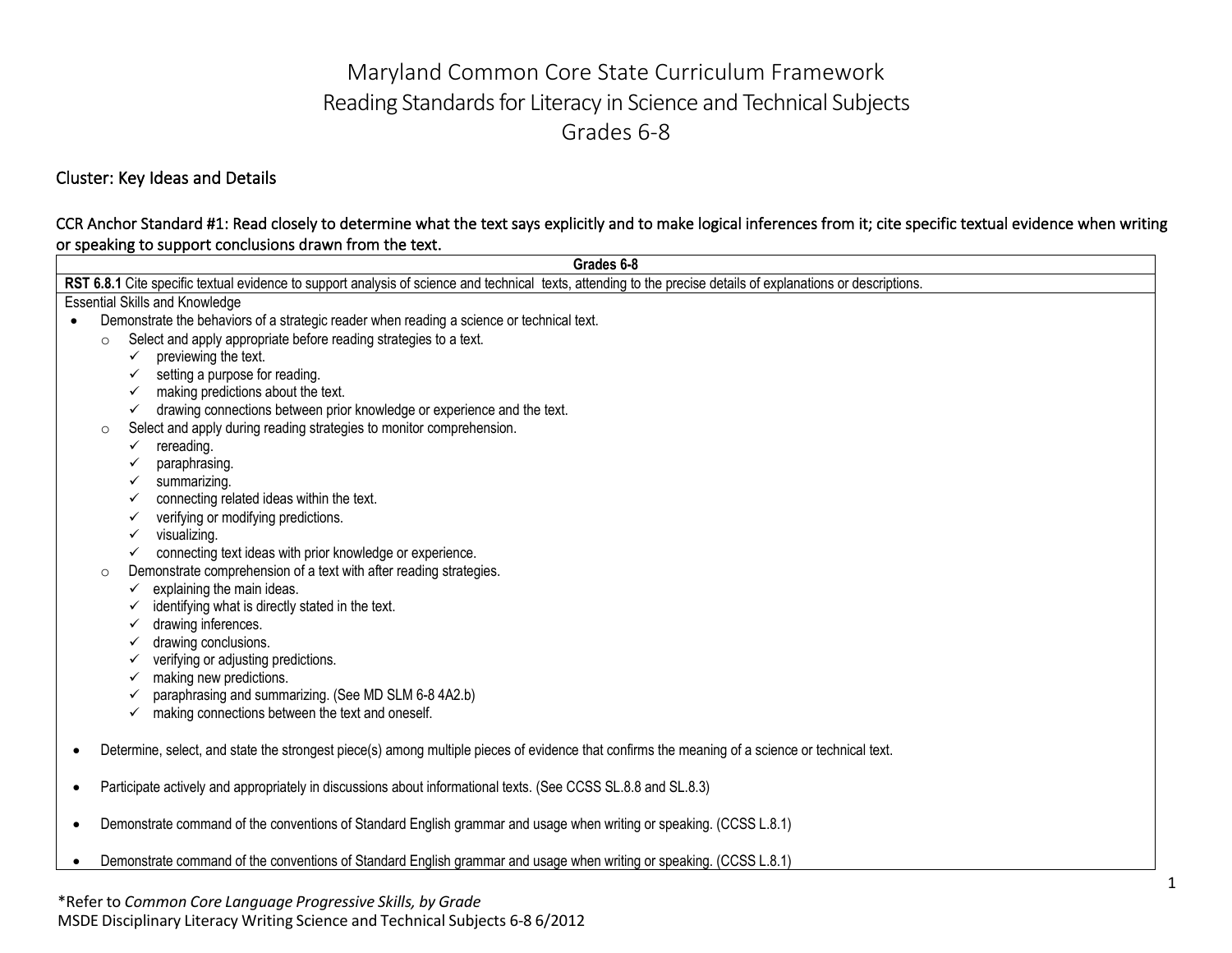CCR Anchor Standard #2 Determine central ideas or themes of a text and analyze their development; summarize the key supporting details and ideas.

| Grades 6-8                                                                                                                                          |                                                                                                                                                |  |
|-----------------------------------------------------------------------------------------------------------------------------------------------------|------------------------------------------------------------------------------------------------------------------------------------------------|--|
| RST.6-8.2. Determine the central ideas or conclusions of a text; provide an accurate summary of the text distinct from prior knowledge or opinions. |                                                                                                                                                |  |
| <b>Essential Skills and Knowledge</b>                                                                                                               |                                                                                                                                                |  |
|                                                                                                                                                     | Examine and determine significant pieces of information developed throughout a science or technical text that contributes to the central idea. |  |
|                                                                                                                                                     | Synthesize significant information developed through the text to formulate one or more central ideas. (See CCSS SL.8.4)                        |  |
|                                                                                                                                                     | Paraphrase or compose a summary that includes the central idea and explain its development throughout the text.                                |  |
|                                                                                                                                                     | Use a variety of transition words to convey relationships between and among ideas. (See CCSS W.8.2c)                                           |  |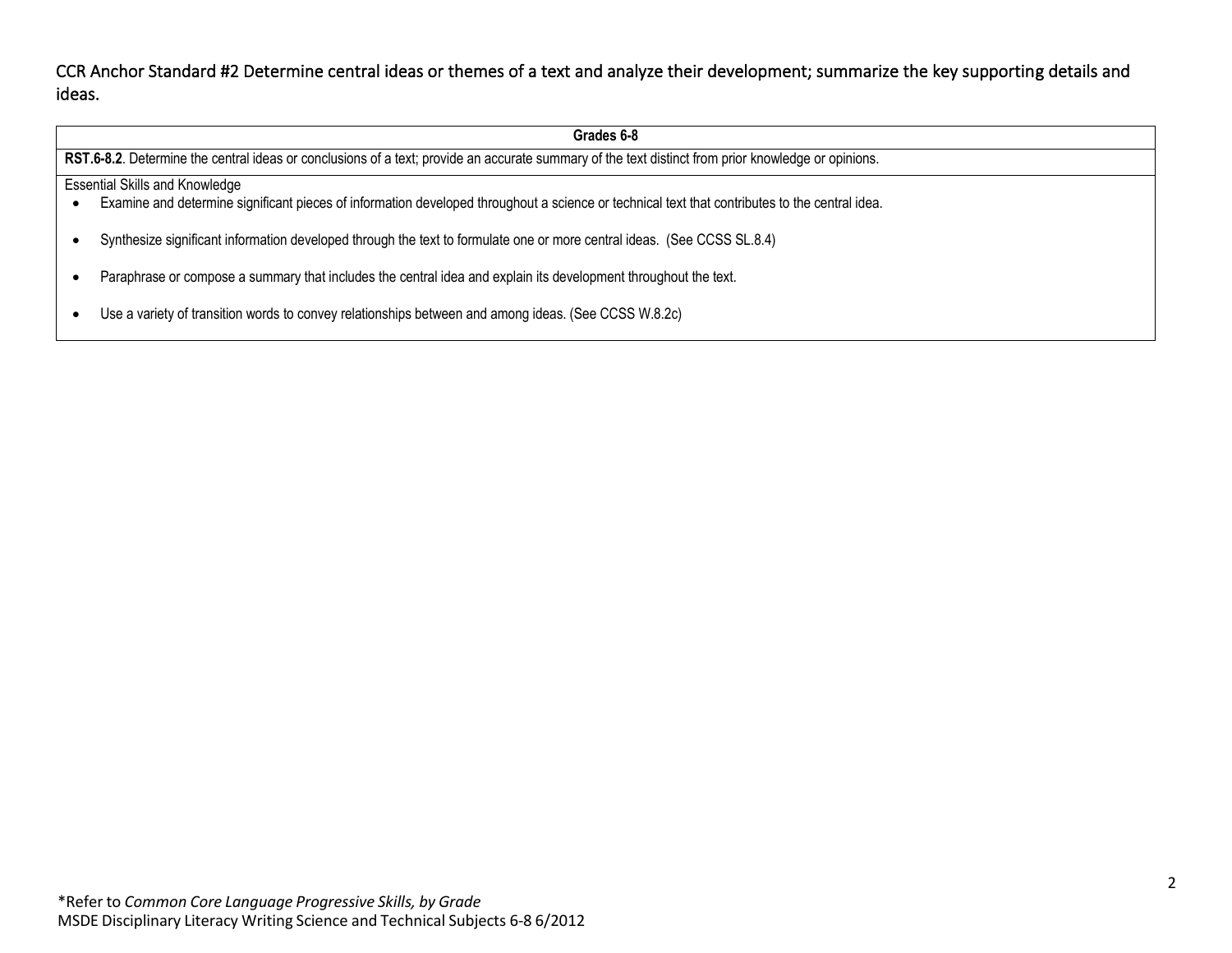#### CCR Anchor Standard #3 Analyze how and why individuals, events, or ideas develop and interact over the course of a text.

| Grades 6-8                                                                                                                                                                                                                                                                                                                                                   |  |  |  |
|--------------------------------------------------------------------------------------------------------------------------------------------------------------------------------------------------------------------------------------------------------------------------------------------------------------------------------------------------------------|--|--|--|
| RST.6-8.3 Follow precisely a multistep procedure when carrying out experiments, taking measurements or performing technical tasks.                                                                                                                                                                                                                           |  |  |  |
| <b>Essential Skills and Knowledge</b>                                                                                                                                                                                                                                                                                                                        |  |  |  |
| Preview text.                                                                                                                                                                                                                                                                                                                                                |  |  |  |
| Review title for key words from a science or technical procedure to support the purpose.<br>$\circ$                                                                                                                                                                                                                                                          |  |  |  |
| Skim text for unfamiliar words and name of tools, materials or necessary equipment<br>$\circ$                                                                                                                                                                                                                                                                |  |  |  |
| Determine the general organizational pattern (e.g., transition words and phrases indicating chronological, order sequence, description).<br>$\circ$                                                                                                                                                                                                          |  |  |  |
| Identify text features, headings, and graphic/features.<br>O                                                                                                                                                                                                                                                                                                 |  |  |  |
| Read and demonstrate comprehension by:<br>identifying what is directly stated in the text<br>$\circ$<br>making connections between the text and prior science/technical procedural experiences<br>O<br>Reread text, and demonstrate comprehension of text by:<br>$\circ$<br>visualizing the procedure<br>paraphrasing and summarizing (See MD SLM 6-8 4A2.b) |  |  |  |
| Implement the procedure (i.e., order of events, tools to use, and safety precautions).                                                                                                                                                                                                                                                                       |  |  |  |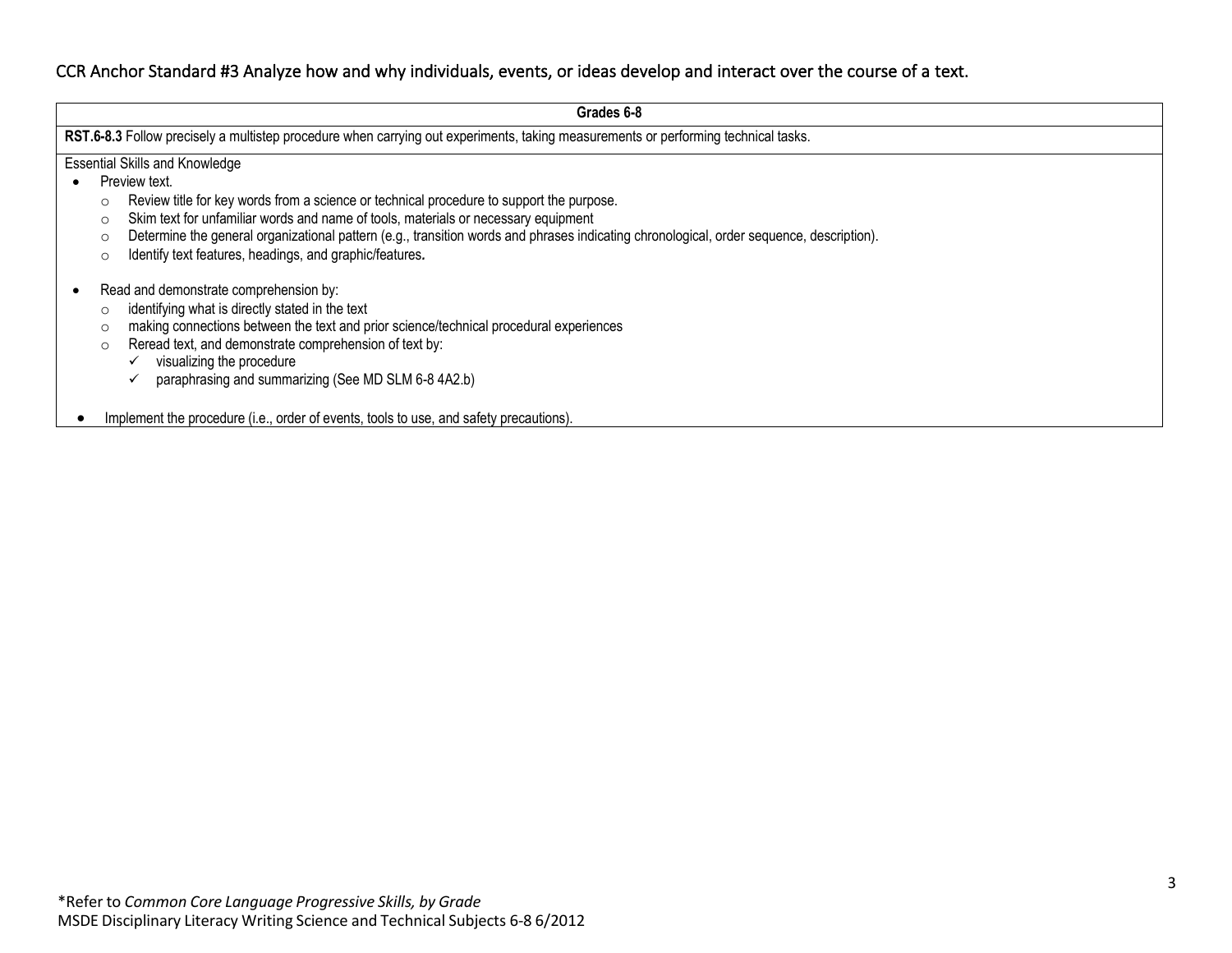## Cluster: Craft and Structure

CCR Anchor Standard #4 Interpret words and phrases as they are used in a text, including determining technical, connotative, and figurative meanings, and analyze how specific word choices shape meaning or tone.

**Grades 6-8** RST.6-8.4 Determine the meaning of symbols, key terms, and other domain-specific words and phrases as they are used in a specific scientific or technical context relevant to grade 6-8 texts and topics. Essential Skills and Knowledge • Use grade-level appropriate academic or domain-specific words and phrases to show comprehension about a science or technical text. (See CCSS L.8.6) • Use evidence from a science or technical text to determine the meaning of a symbol, word, phrase, or other discipline specific vocabulary. • Use common, grade-appropriate Greek or Latin affixes and roots as clues to the meaning of a word (e.g., ecosystem, photosynthesis, asexual). (CCSS L.8.4b) • Examine word choice, relationships between words, and references to other texts as an aid to comprehension. • Use and consult reference materials to clarify meaning and correct usage of vocabulary and to aid in vocabulary acquisition. • Use new vocabulary in speaking and writing to gain and extend content knowledge and clarify expressions.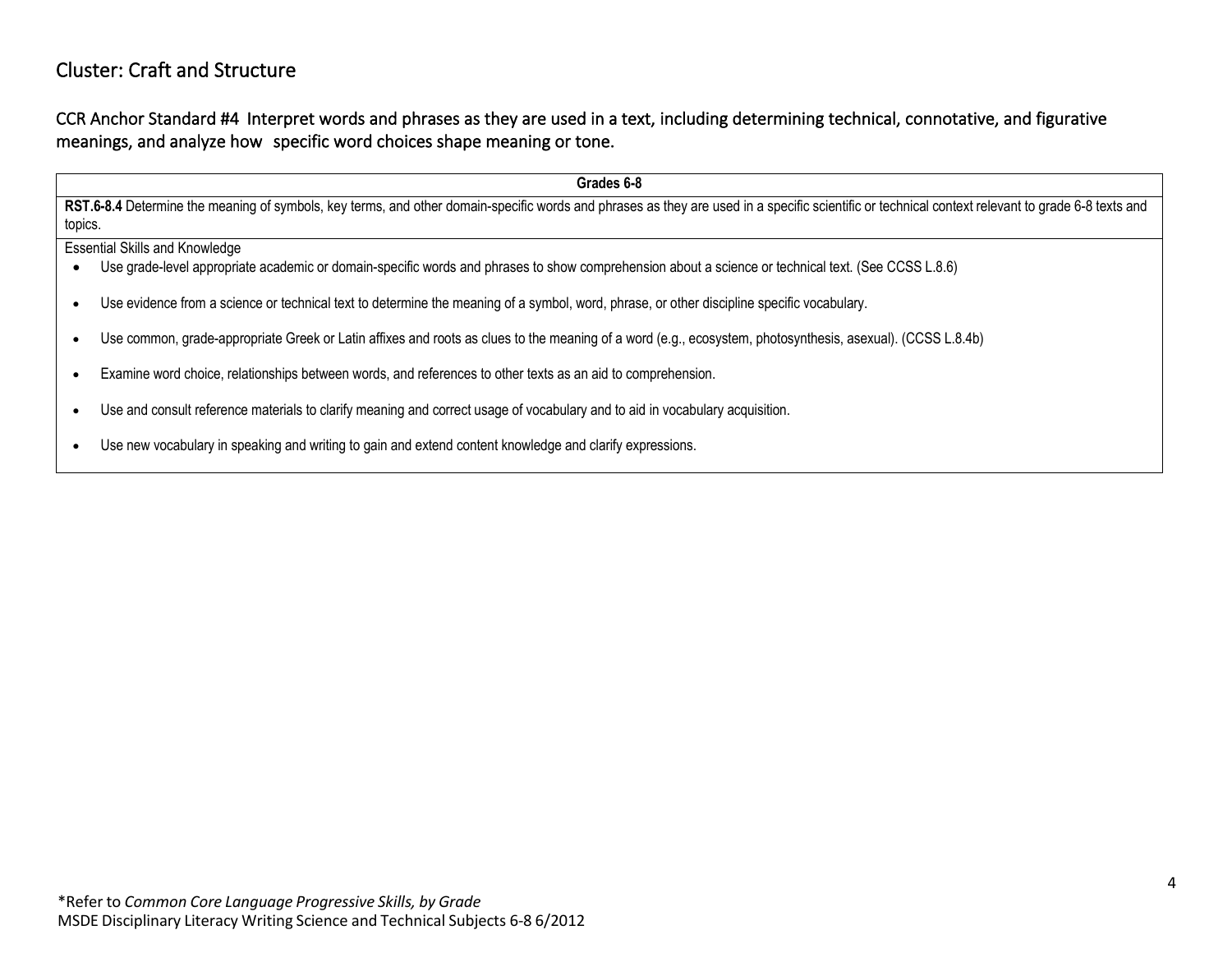CCR Anchor Standard #5: Analyze the structure of texts, including how specific sentences, paragraphs, and larger portions of the text (e.g., a section, chapter, scene, or stanza) relate to each other and the whole.

|                                                                                                                                                                    | Grades 6-8                                                                                                                                                                                                                                                            |  |
|--------------------------------------------------------------------------------------------------------------------------------------------------------------------|-----------------------------------------------------------------------------------------------------------------------------------------------------------------------------------------------------------------------------------------------------------------------|--|
| RST.6-8.5. Analyze the structure an author uses to organize a text, including how the major sections contribute to the whole and to an understanding of the topic. |                                                                                                                                                                                                                                                                       |  |
|                                                                                                                                                                    | <b>Essential Skills and Knowledge</b><br>Identify and analyze the text structure used to organize science or technical text (e.g., sequentially/chronologically, main ideas and supporting details, cause and effect, compare and<br>contrast, problem and solution). |  |
|                                                                                                                                                                    | Apply an understanding of text features in a science or technical text (e.g., print features, graphic aids, informational aids, online features, etc.) to facilitate an understanding of the text.                                                                    |  |
|                                                                                                                                                                    | Determine the author's purpose for the identified text.                                                                                                                                                                                                               |  |
|                                                                                                                                                                    | Determine the relationship among certain major sections within the text as a whole.                                                                                                                                                                                   |  |
|                                                                                                                                                                    | Draw conclusions about how the relationship among the major sections adds to the growth of an idea within the whole text.                                                                                                                                             |  |
|                                                                                                                                                                    | Evaluate the effectiveness of the structure in presenting the information                                                                                                                                                                                             |  |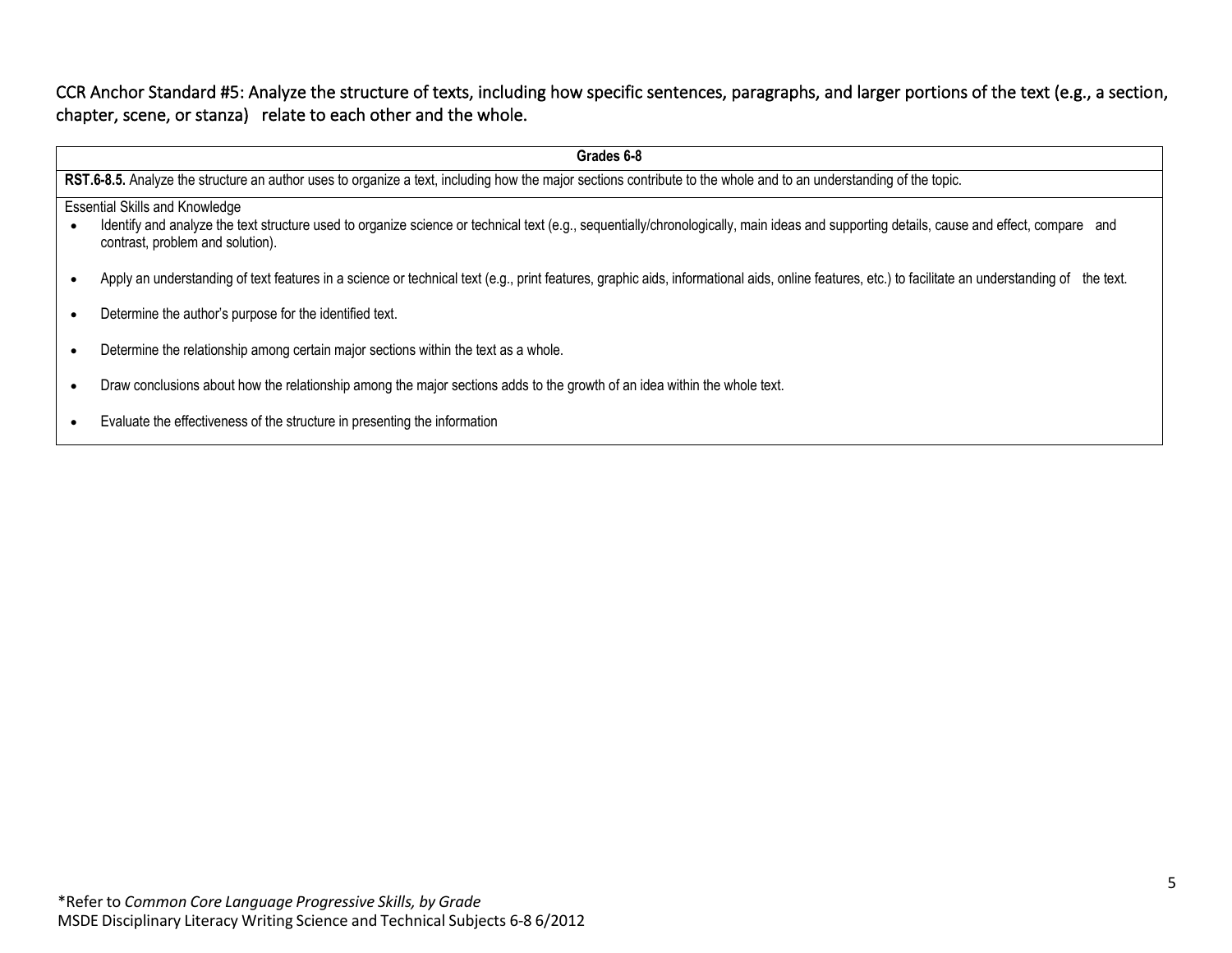### CCR Anchor Standard #6: Assess how point of view or purpose shapes the content and style of a text.

| Grades 9-10                                                                                                                            |  |  |  |
|----------------------------------------------------------------------------------------------------------------------------------------|--|--|--|
| Analyze the author's purpose in providing an explanation, describing a procedure, or discussing an experiment in a text.<br>RST.6-8.6. |  |  |  |
|                                                                                                                                        |  |  |  |
| <b>Essential Skills and Knowledge</b>                                                                                                  |  |  |  |
| Evaluate how structure (format, text features) and key ideas are used to support the author's purpose.                                 |  |  |  |
|                                                                                                                                        |  |  |  |
| Analyze the relationships between and among ideas throughout the text.                                                                 |  |  |  |
|                                                                                                                                        |  |  |  |
| Synthesize relevant evidence to identify the author's purpose:                                                                         |  |  |  |
| providing an explanation                                                                                                               |  |  |  |
| describing a procedure                                                                                                                 |  |  |  |
| discussing an experiment                                                                                                               |  |  |  |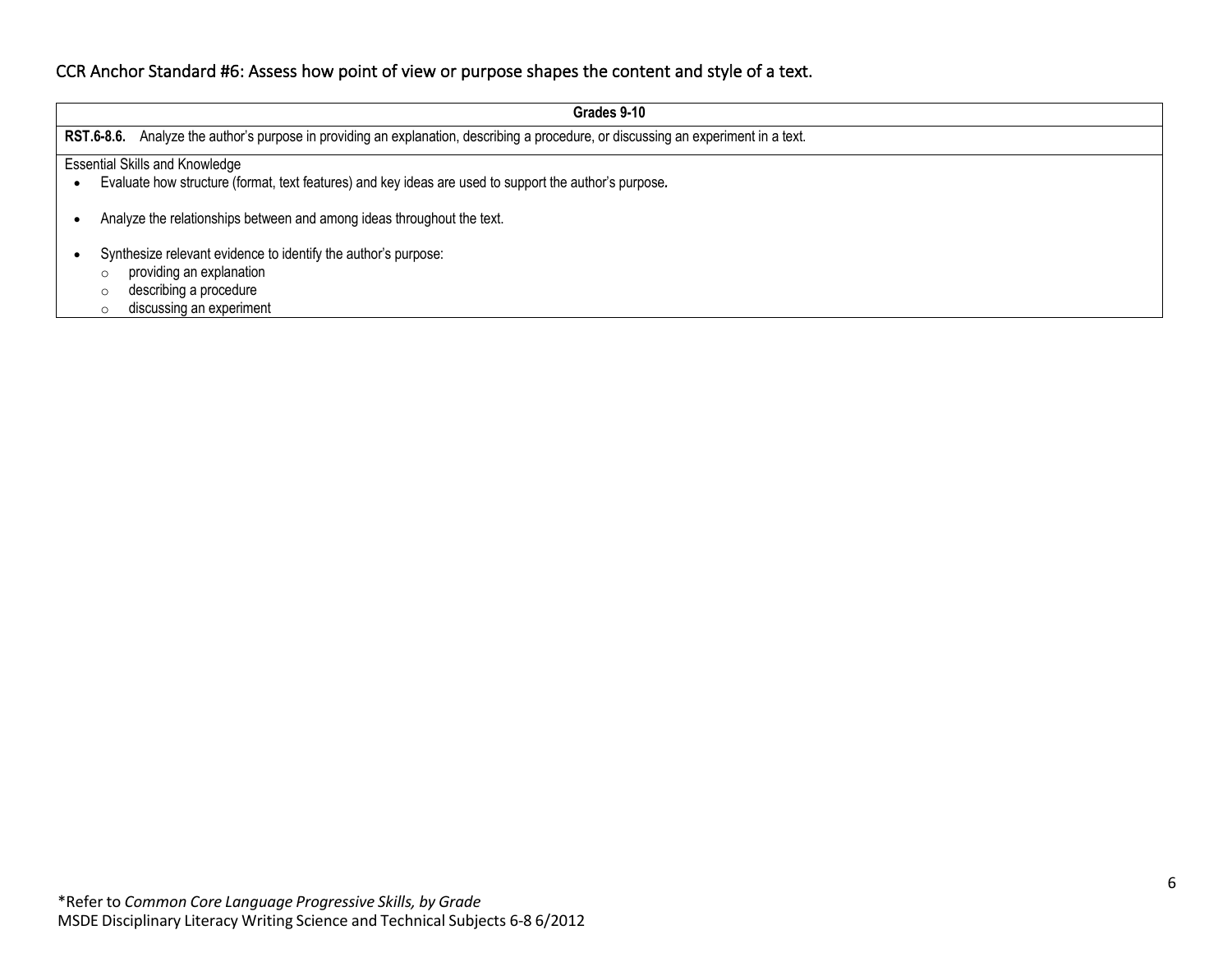### Cluster: Integration of Knowledge and Ideas

CCR Anchor Standard #7: Integrate and evaluate content presented in diverse formats and media, including visually and quantitatively, as well as in words.

**Grades 6-8** RST.6-8.7. Integrate quantitative or technical information expressed in words in a text with a version of that information expressed visually (e.g., in a flowchart, diagram, model, graph, or table). Essential Skills and Knowledge • Identify the key ideas and details in a science or technical text expressed in words with similar information expressed visually. • Compare and contrast quantitative information expressed in words with similar information expressed visually. • Organize the information from the different formats to develop a logical understanding of a topic or an issue. • Synthesize information to represent a logical understanding of a topic or issue.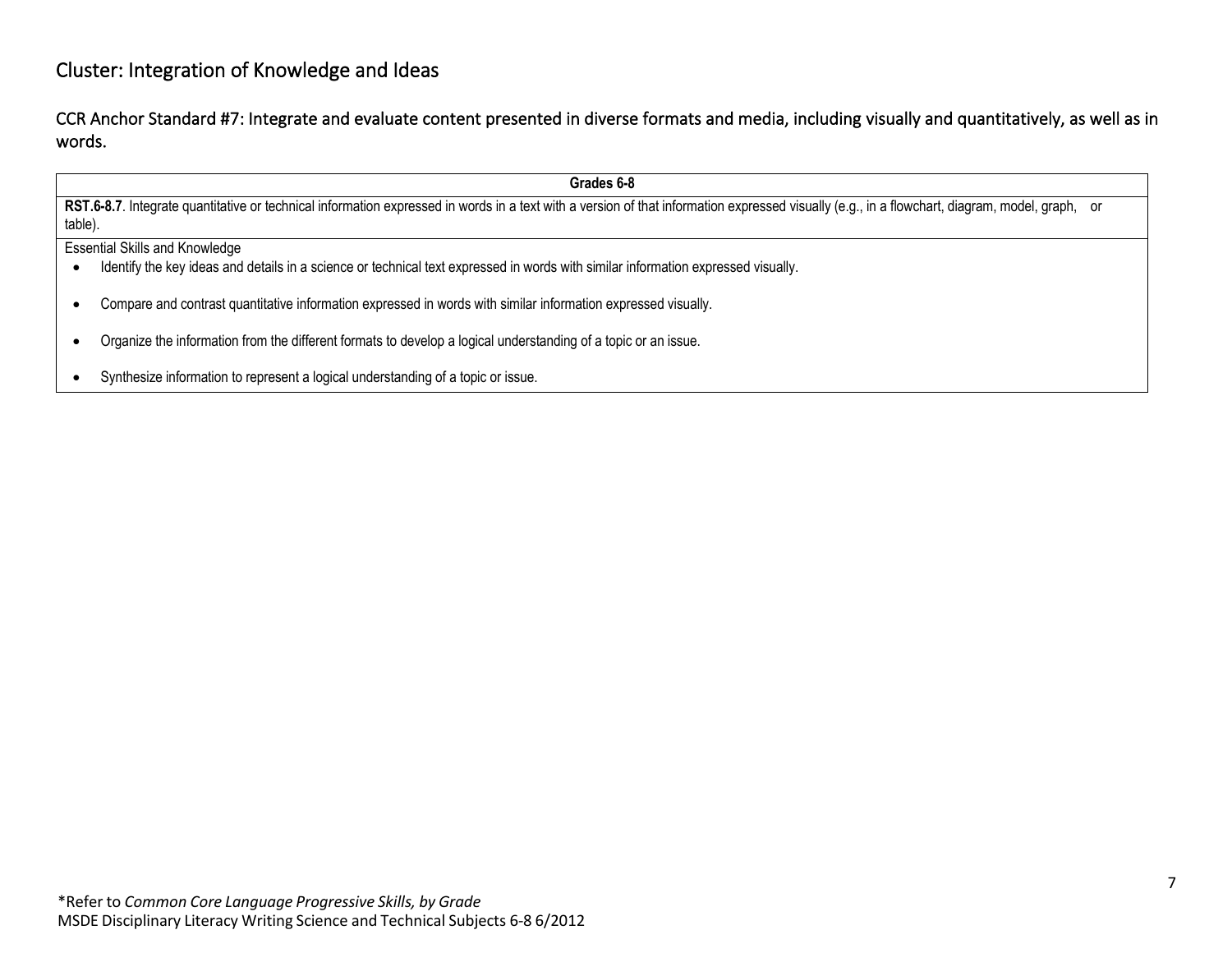CCR Anchor Standard #8: Delineate and evaluate the argument and specific claims in a text, including the validity of the reasoning as well as the relevance and sufficiency of the evidence.

| Grades 6-8                                                                                                     |  |  |
|----------------------------------------------------------------------------------------------------------------|--|--|
| RST.6-8.8 Distinguish among facts, reasoned judgment based on research findings, and speculation in a text.    |  |  |
| <b>Essential Skills and Knowledge</b>                                                                          |  |  |
| Use knowledge of words, phrases, and clauses to clarify the relationship among claims and supporting evidence. |  |  |
|                                                                                                                |  |  |
| Use evidence from other informational texts to support analysis.                                               |  |  |
| Assess the validity and accuracy of evidence. (See CCSS W.8.8)                                                 |  |  |
|                                                                                                                |  |  |
| Identify unsupported claims (speculation) versus supported claims (reasoned judgment) in the text.             |  |  |
|                                                                                                                |  |  |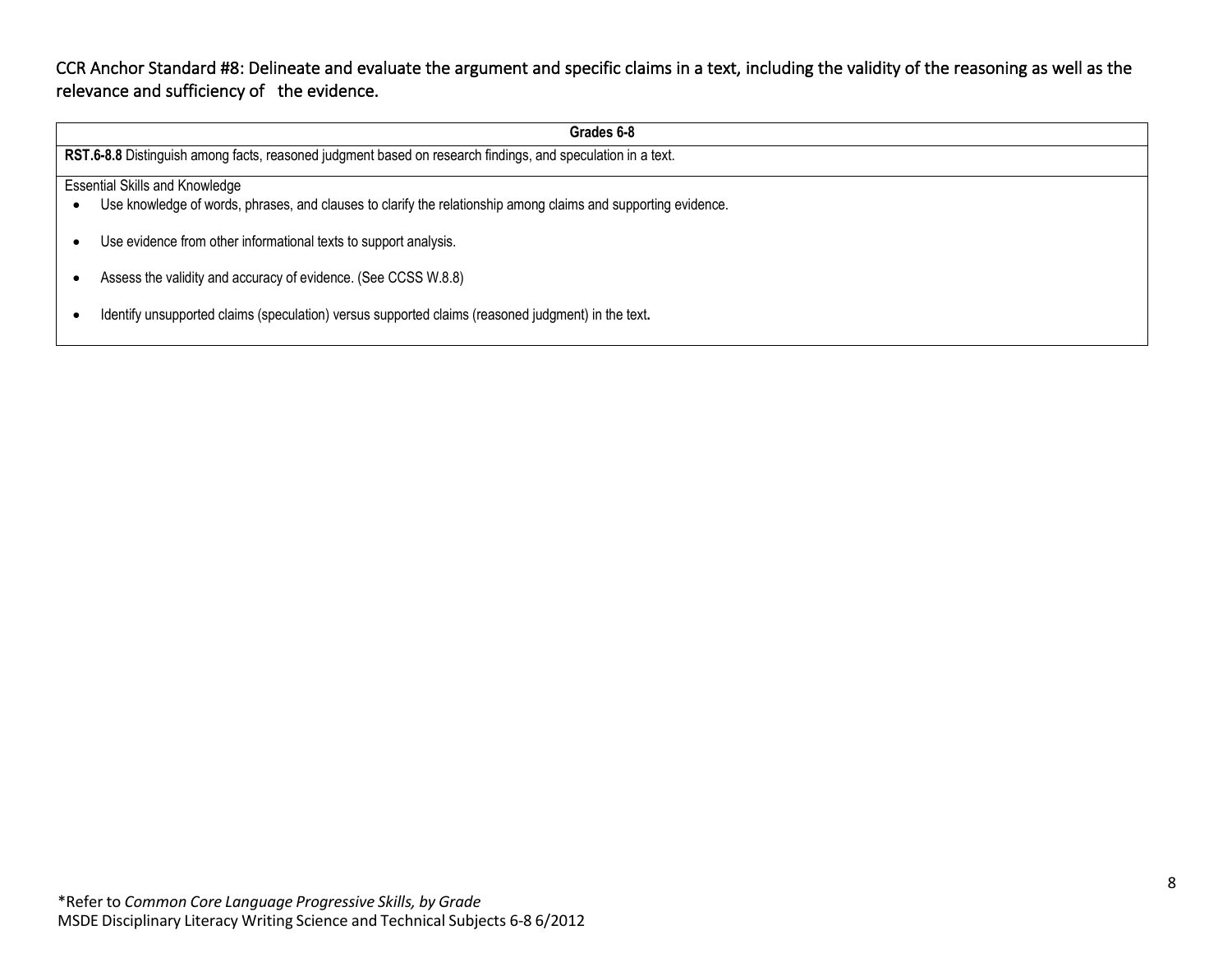CCR Anchor Standard #9: Analyze how two or more texts address similar themes or topics in order to build knowledge or to compare the approaches the authors take.

**Grades 6-8** RST.6-8.9 Compare and contrast science and technical information gained from experiments, simulations, video or multimedia sources with that gained from reading a text on the same topic. Essential Skills and Knowledge • Identify the main points and supporting evidence gained from experiments, simulations, videos, or multimedia sources on the same topic. • Compare and contrast quantitative and technical information expressed in words in a text with similar information expressed visually (experiment, simulations, video, or multimedia). • Organize and synthesize the information presented in the formats to develop a logical understanding of a topic or an issue*.*